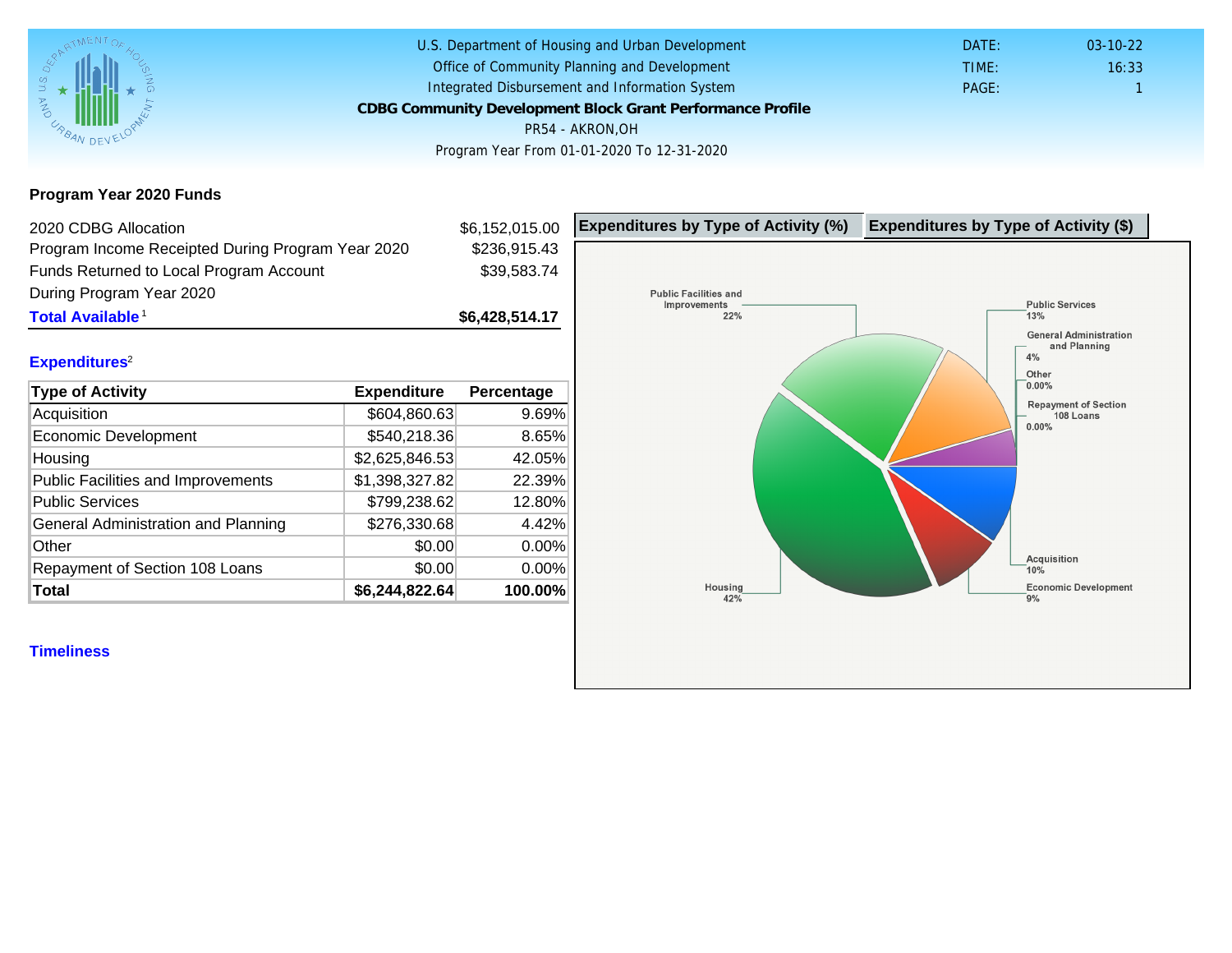## Program Targeting

| 1 -Percentage of Expenditures Assisting Low-<br>and Moderate-Income Persons and Households<br>Either Directly or On an Area Basis <sup>3</sup>                                                                                 | 94.70%   |
|--------------------------------------------------------------------------------------------------------------------------------------------------------------------------------------------------------------------------------|----------|
| 2 - Percentage of Expenditures That Benefit<br>Low/Mod Income Areas                                                                                                                                                            | 46.85%   |
| 3 -Percentage of Expenditures That Aid in The<br>Prevention or Elimination of Slum or Blight                                                                                                                                   | 4.55%    |
| 4 - Percentage of Expenditures Addressing<br><b>Urgent Needs</b>                                                                                                                                                               | 0.75%    |
| 5 - Funds Expended in Neighborhood<br>(Community For State) Revitalization Strategy<br>Areas and by Community Development<br>Financial Institution.<br>6-Percentage of Funds Expended in<br>Neighborhood (Community For State) | \$0.00   |
| Revitalization Strategy Areas and by Community<br>Development Financial Institution                                                                                                                                            | $0.00\%$ |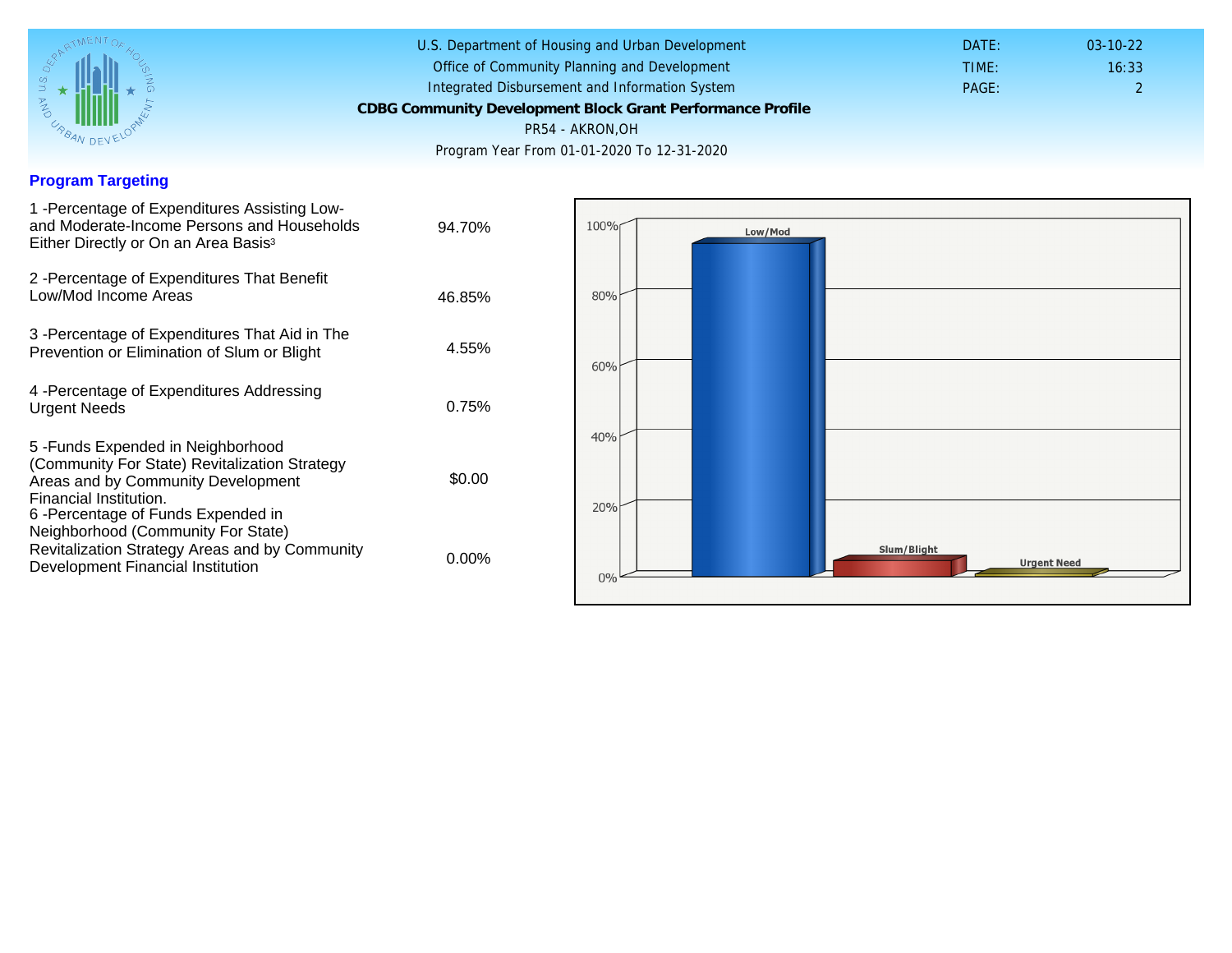## CDBG Beneficiaries by Racial/Ethnic Category <sup>4</sup>

| Race                                              | Total    | Hispanic |
|---------------------------------------------------|----------|----------|
| White                                             | 41.68%   | 58.58%   |
| Black/African American                            | 43.53%   | 29.50%   |
| Asian                                             | 0.31%    | $0.00\%$ |
| American Indian/Alaskan Native                    | 0.05%    | 0.84%    |
| lNative Hawaiian/Other Pacific Islander           | 0.01%    | 0.21%    |
| American Indian/Alaskan Native & White            | 0.00%    | $0.00\%$ |
| Asian & White                                     | 0.00%    | 0.00%    |
| Black/African American & White                    | 0.05%    | $0.00\%$ |
| Amer. Indian/Alaskan Native & Black/African Amer. | $0.00\%$ | $0.00\%$ |
| Other multi-racial                                | 14.36%   | 10.88%   |
| Asian/Pacific Islander (valid until 03-31-04)     | $0.00\%$ | $0.00\%$ |
| Hispanic (valid until 03-31-04)                   | $0.00\%$ | 0.00%    |

## Income of CDBG Beneficiaries

| Income Level                          | Percentage |  |
|---------------------------------------|------------|--|
| Extremely Low Income (<=30%)          | 53.86%     |  |
| Low Income (30-50%)                   | 33.76%     |  |
| Moderate Income (50-80%)              | 11.46%     |  |
| Total Low and Moderate Income (<=80%) | 99.09%     |  |
| Non Low and Moderate Income (>80%)    | 0.91%      |  |